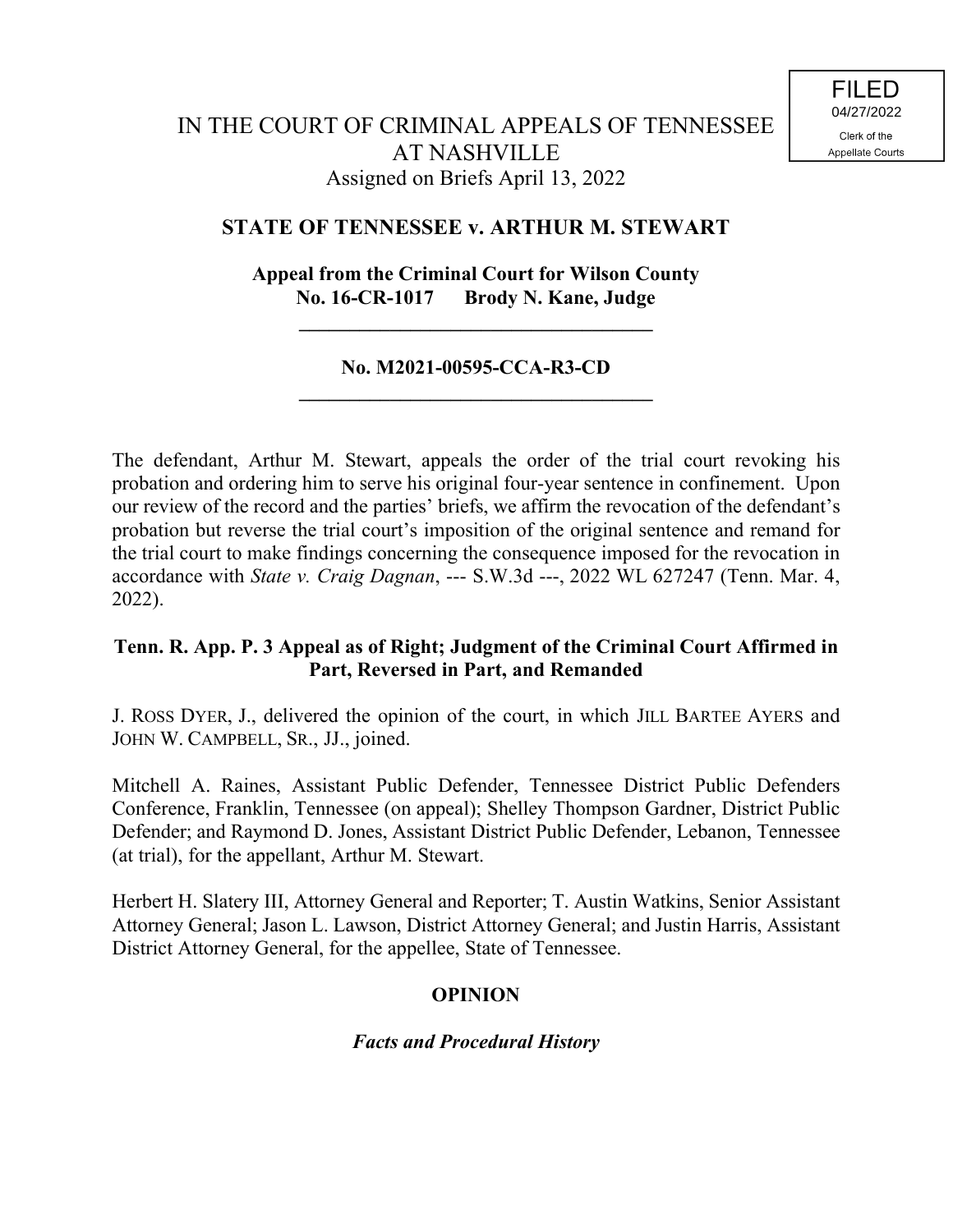On November 13, 2017, the defendant pled guilty to theft of property over \$10,000 but less than \$60,000, and received a sentence of four years, suspended to supervised probation. On August 9, 2019, a violation of probation warrant was filed, alleging the defendant violated his probation as follows: "the [defendant's] name was on the random [drug testing] list for June 2019, he was called to report and presented a bottle of urine stating he had kidney stones and couldn't urinate. He gave . . . a forged letter that was verified by the nurse practitioner to be a forgery." In addition, the defendant's supervision fees, court costs, and fines were in arrears more than \$1,800.

On May 15, 2020, another violation of probation warrant was filed in which it was alleged that the defendant last reported on September 30, 2019, and was not present for a home visit on April 16, 2020. His "whereabouts [were] unknown." An amended violation report indicated that the defendant's last successful home visit was on May 17, 2019, that he moved without permission on June 1, 2019, and that although not alleged as a basis for the revocation, indicated the defendant tested positive for methamphetamine on June 28, 2019, after a series of negative tests in 2018.

Both warrants were executed on March 1, 2021, and the trial court conducted a revocation hearing on May 24,  $2021<sup>1</sup>$  At the hearing, the defendant admitted he violated the terms of his probation. The defendant also admitted he falsified a doctor's note. He explained that he faked the note because: "Every time I went down there it seemed like they was drug testing me. I just couldn't sit in there for two or three hours and couldn't use the restroom." He maintained he did not create the fake note due to fear he would test positive on a drug screen.

With regard to the falsified note, the trial court expressed concern about "[t]he level of deviousness necessary to file something like that." The court elaborated it had "to rely on these doctor's notes [and] . . . continue[d] cases based on doctors notes, so when folks come in here and they file this false stuff, . . . what am I to do, if folks take that severe of a step."

The probation officer noted the defendant had been previously sanctioned for a positive drug screen and missing scheduled appointments while under supervision in Davidson County. The trial court observed: "That's why you've done so well is because Davidson County, they just let you use drugs on probation. In my mind, the fact that you've done well for four years all just kind of went right out the window." Defense counsel pointed out the defendant "had not picked up any new charges" while on probation, "so he has done that well."

 $\overline{a}$ 

<sup>&</sup>lt;sup>1</sup> The cover page of the transcript of the revocation hearing is mistakenly titled "voluntary plea," but the transcript is in fact of the revocation hearing.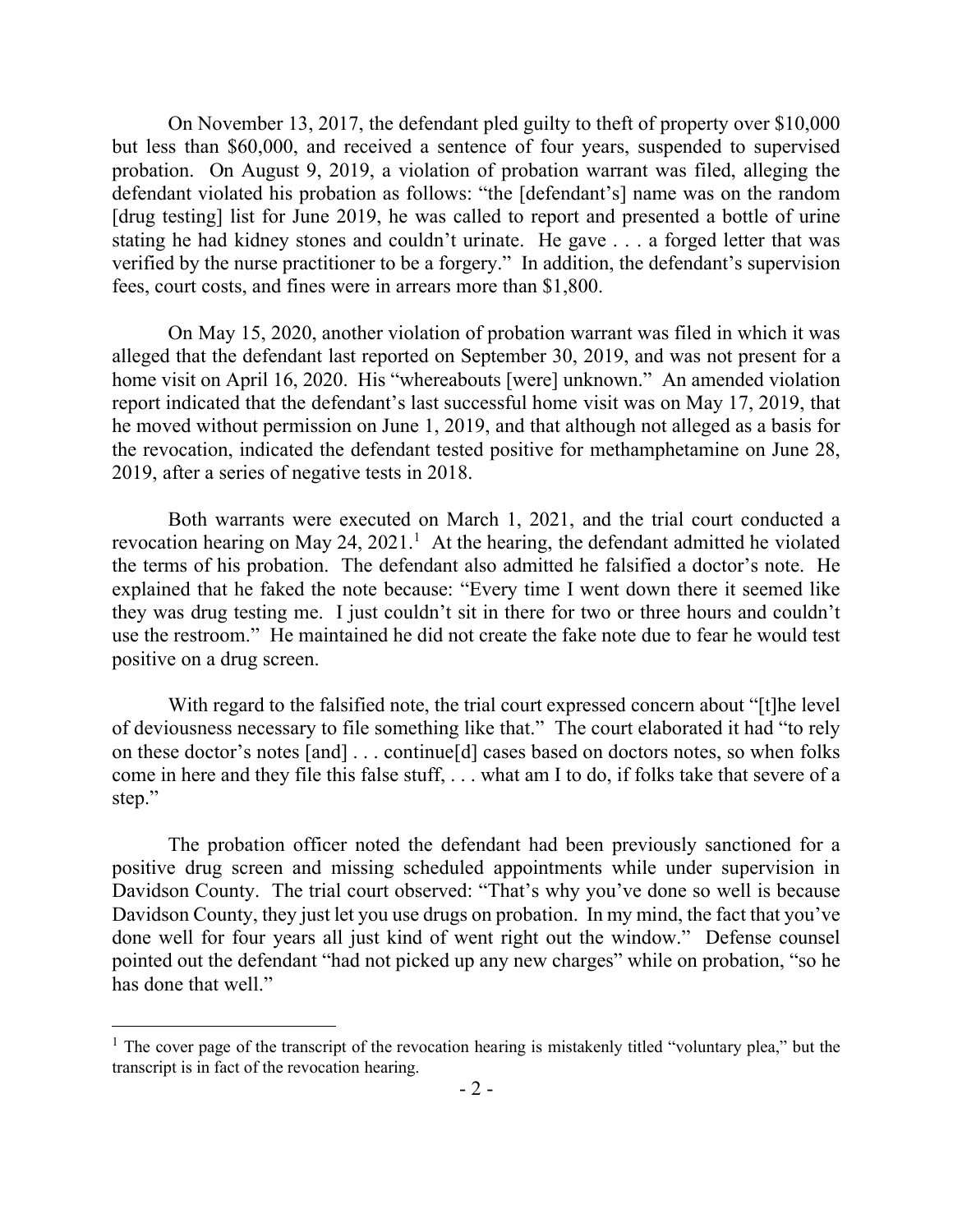Speaking on the defendant's behalf, defense counsel stated the defendant had lived at the same address and had the same phone number for many years. Counsel speculated the missed home visit could have occurred because the probation officer went to the vacant house that shared a driveway with the defendant's home. Defense counsel pointed out the defendant owned his own masonry business and had completed a ninety-day outpatient treatment program for cocaine addiction.

The defendant's mother testified she had many physical ailments and needed the defendant's help at home. The defendant's mother also affirmed the defendant "had surgery" for kidney stones as claimed in the fake doctor's note.

Defense counsel noted the defendant had been in jail for eighty-four days, and the probation officer elaborated the defendant's probation was set to expire in less than six months on November 13, 2021. The defendant asked the court to give him another chance.

At the end of the hearing, the trial court addressed the defendant and concluded: "Sir, I just can't have folks submitting false medical documents. I just can't do it. I'm going to have to revoke you. Sentence to serve. I apologize that I'm having to take this step but you just cannot be submitting false documentation to probation." The trial court entered an order of revocation on May 25, 2021, and the defendant filed a timely notice of appeal.

#### *Analysis*

On appeal, the defendant argues the trial court abused its discretion in, after finding him in violation of his probation, ordering him to serve his sentence in confinement without adequately considering alternative forms of punishment and the interests of justice.

A trial court has statutory authority to revoke a suspended sentence upon finding that the defendant violated the conditions of the sentence by a preponderance of the evidence. Tenn. Code Ann. § 40-35-310, -311; *see State v. Clyde Turner*, No. M2012- 02405-CCA-R3-CD, 2013 WL 5436718, at \*2 (Tenn. Crim. App. Sept. 27, 2013). "The trial judge has a duty at probation revocation hearings to adduce sufficient evidence to allow him to make an intelligent decision." *State v. Leach*, 914 S.W.2d 104, 106 (Tenn. Crim. App. 1995) (citing *State v. Mitchell*, 810 S.W.2d 733, 735 (Tenn. Crim. App. 1991)). If a violation is found by the trial court during the probationary period, the time within which it must act is tolled and the court can order the defendant to serve the original sentence in full. Tenn. Code Ann. § 40-35-310; *see State v. Lewis*, 917 S.W.2d 251, 256 (Tenn. Crim. App. 1995). To overturn the trial court's revocation, the defendant must show the trial court abused its discretion. *State v. Shaffer*, 45 S.W.3d 553, 554 (Tenn. 2001). "In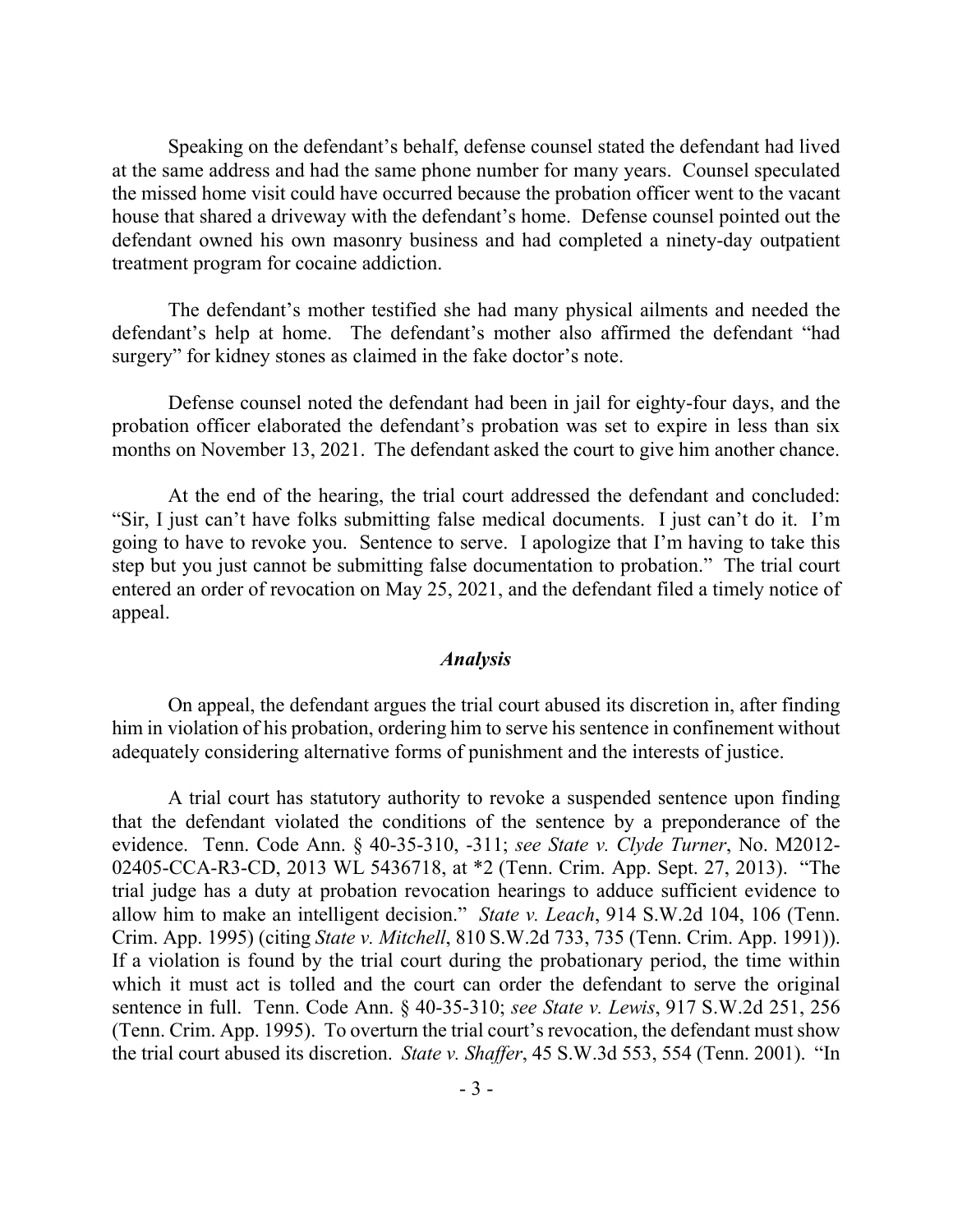order to find such an abuse, there must be no substantial evidence to support the conclusion of the trial court that a violation of the conditions of probation has occurred." *Id.* (citing *State v. Harkins*, 811 S.W.2d 79, 82 (Tenn. 1991)). "Once a trial court has determined that a violation of probation has occurred, the court has the discretionary authority to: '(1) order confinement; (2) order execution of the sentence as originally entered; (3) return the defendant to probation on appropriate modified conditions; or (4) extend the defendant's probationary period by up to two years.'"<sup>2</sup> *State v. Kennedy Fleming*, No. E2017-02352- CCA-R3-CD, 2018 WL 6787580, at \*2 (Tenn. Crim. App. Dec. 26, 2018) (quoting *State v. Brandon L. Brawner*, No. W2013-01144-CCA-R3-CD, 2014 WL 465743, at \*2 (Tenn. Crim. App. Feb. 4, 2014)) (citations omitted). "The determination of the proper consequences of the probation violation embodies a separate exercise of discretion." *Id.* (citing *State v. Reams*, 265 S.W.3d 423, 430 (Tenn. Crim. App. 2007)).

Recently, in *State v. Craig Dagnan*, --- S.W.3d ----, 2022 WL 627247, at \*5 (Tenn. Mar. 4, 2022), the Tennessee Supreme Court clarified that revocation requires a two-step consideration by the trial court. First, the trial court determines whether to revoke the defendant's probation and second, determines the remedy or consequence of the revocation. *Id.* Each question involves a separate exercise of discretion and is subject to review separately on appeal. *Id.* The Tennessee Supreme Court also clarified this Court's review on appeal is the same standard of review applied in the context of sentencing decisions: "abuse of discretion with a presumption of reasonableness so long as the trial court places sufficient findings and the reasons for its decisions as to the revocation and the consequence on the record." *Id.* at 6.

The defendant admitted to the violations of probation and, on appeal, does not challenge the trial court's exercise of discretion in revoking his probation. Instead, coincidentally in line with the decision in *Craig Dagnan*, which was released after the submission of his brief, the defendant claims the trial court did not undertake the second step of the inquiry by considering alternative forms of punishment and the interests of justice in determining the remedy for his violations. The defendant avers the trial court "[f]ail[ed] to conduct even a cursory evaluation of the alternative punishments available, or even an evaluation of the necessity of the full revocation imposed[.]" He likewise asserts the trial court failed to consider "which form of punishment would best serve the interests of both the public and [the defendant][,] . . . particularly considering [the defendant]'s admitted troubles with substance abuse and the independent remedial steps he had already undertaken to address such issues before the revocation hearing."

 $\overline{a}$ 

<sup>&</sup>lt;sup>2</sup> After the revocation hearing in this case, Tennessee Code Annotated section 40-35-308 was amended effective July 1, 2021, to provide for a one-year extension of probation if certain conditions were satisfied and for an additional one-year extension for each subsequent probation violation determination.